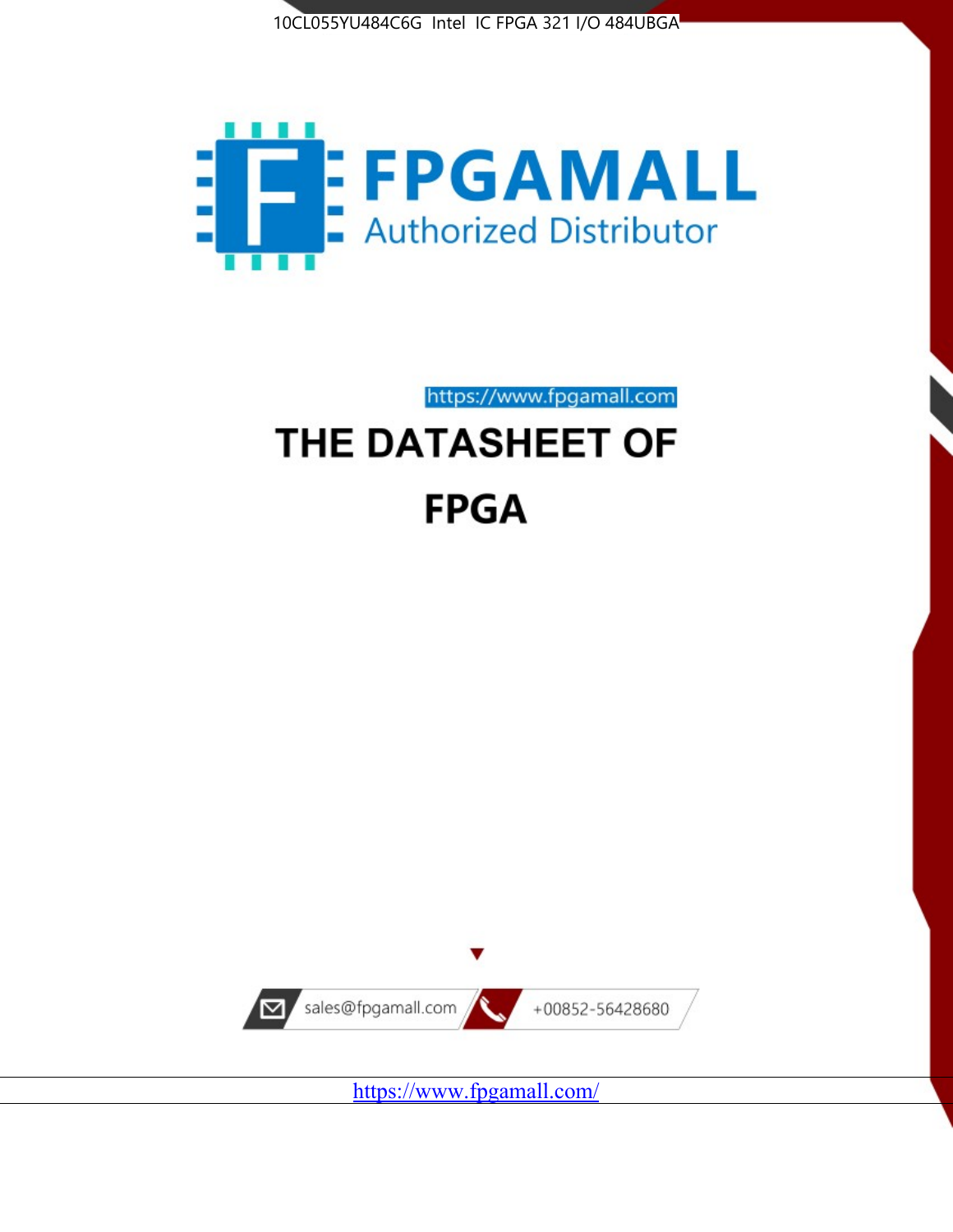10CL055YU484C6G Intel IC FPGA 321 I/O 484UBGA



# **Intel® Cyclone® 10 LP Device Overview**



**C10LP51001 | 2020.05.21** Latest document on the web: **[PDF](https://www.intel.com/content/dam/www/programmable/us/en/pdfs/literature/hb/cyclone-10/c10lp-51001.pdf)** | **[HTML](https://www.intel.com/content/www/us/en/programmable/documentation/hci1490246873896.html)**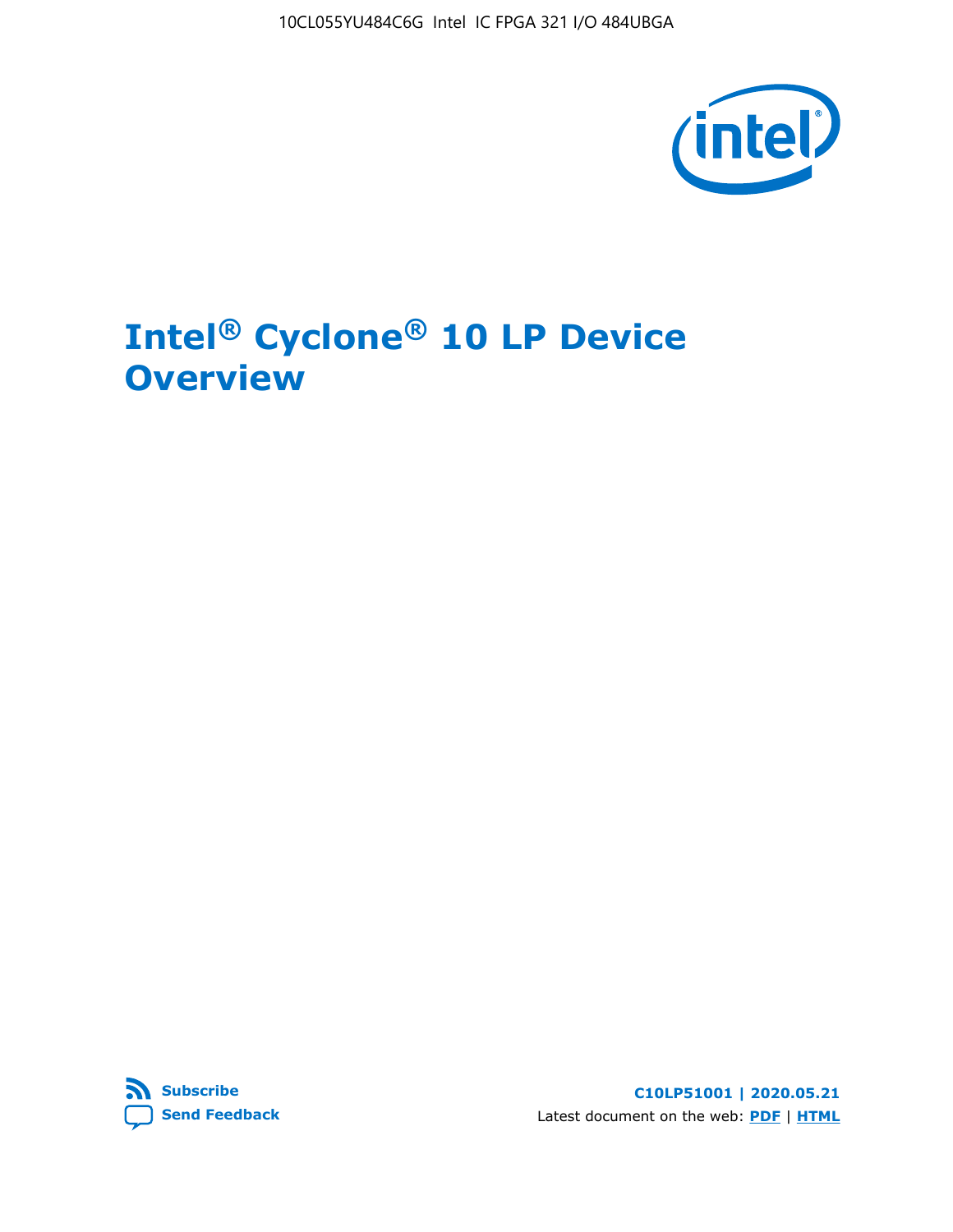

**Contents** 

## **Contents**

| Document Revision History for Intel Cyclone 10 LP Device Overview10 |  |
|---------------------------------------------------------------------|--|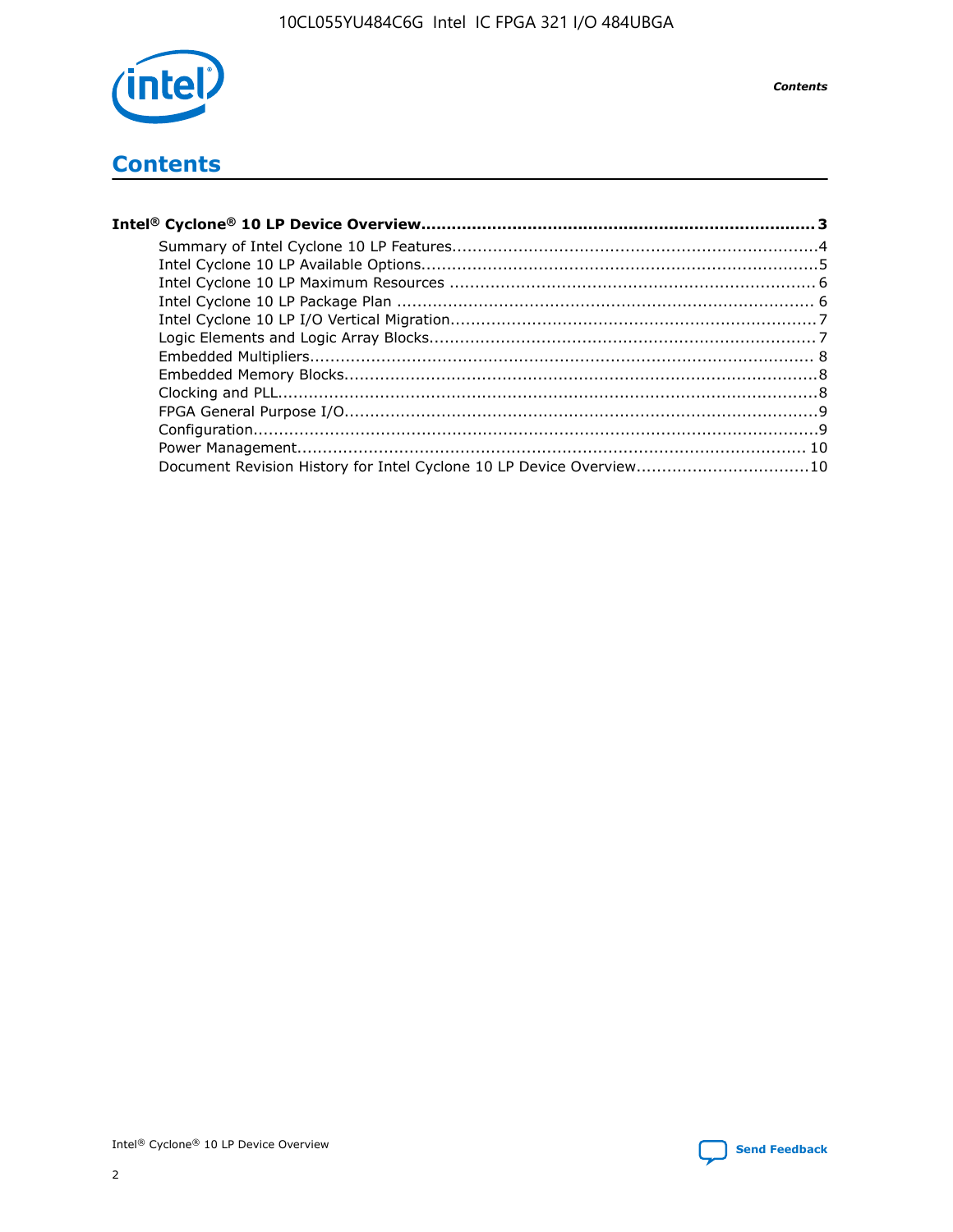**C10LP51001 | 2020.05.21 [Send Feedback](mailto:FPGAtechdocfeedback@intel.com?subject=Feedback%20on%20Intel%20Cyclone%2010%20LP%20Device%20Overview%20(C10LP51001%202020.05.21)&body=We%20appreciate%20your%20feedback.%20In%20your%20comments,%20also%20specify%20the%20page%20number%20or%20paragraph.%20Thank%20you.)**



# **Intel® Cyclone® 10 LP Device Overview**

The Intel® Intel Cyclone® 10 LP FPGAs are optimized for low cost and low static power, making them ideal for high-volume and cost-sensitive applications.

Intel Cyclone 10 LP devices provide a high density sea of programmable gates, onboard resources, and general purpose I/Os. These resources satisfies the requirements of I/O expansion and chip-to-chip interfacing. The Intel Cyclone 10 LP architecture suits smart and connected end applications across many market segments:

- Industrial and automotive
- Broadcast, wireline, and wireless
- Compute and storage
- Government, military, and aerospace
- Medical, consumer, and smart energy

The free but powerful Intel Quartus® Prime Lite Edition software suite of design tools meets the requirements of several classes of users:

- Existing FPGA designers
- Embedded designers using the FPGA with Nios® II processor
- Students and hobbyists who are new to FPGA

Advanced users who require access to the full IP Base Suite can subscribe to the Intel Quartus Prime Standard Edition or purchase the license separately.

#### **Related Information**

- [Software Development Tools, Nios II Processor](https://www.altera.com/products/processors/design-tools.html) Provides more information about the Nios II 32-bit soft IP processor and Embedded Design Suite (EDS).
- [Intel Quartus Prime IP Base Suite](https://www.altera.com/products/intellectual-property/design/ip-base-suite.html)
- **[Intel Quartus Prime Editions](https://www.altera.com/products/design-software/fpga-design/quartus-prime/download.html)**

Intel Corporation. All rights reserved. Agilex, Altera, Arria, Cyclone, Enpirion, Intel, the Intel logo, MAX, Nios, Quartus and Stratix words and logos are trademarks of Intel Corporation or its subsidiaries in the U.S. and/or other countries. Intel warrants performance of its FPGA and semiconductor products to current specifications in accordance with Intel's standard warranty, but reserves the right to make changes to any products and services at any time without notice. Intel assumes no responsibility or liability arising out of the application or use of any information, product, or service described herein except as expressly agreed to in writing by Intel. Intel customers are advised to obtain the latest version of device specifications before relying on any published information and before placing orders for products or services.

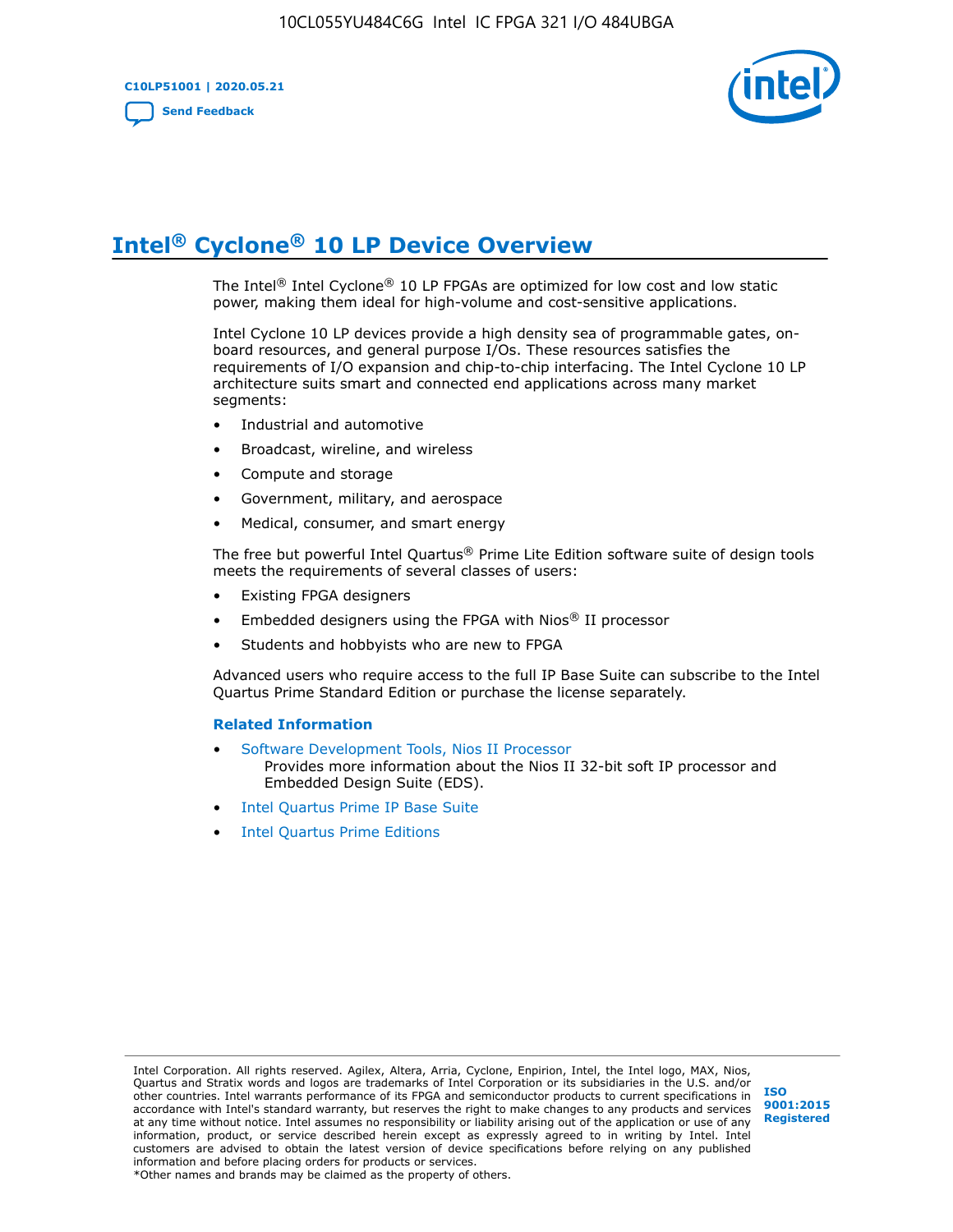

## **Summary of Intel Cyclone 10 LP Features**

## **Table 1. Summary of Features for Intel Cyclone 10 LP Devices**

| <b>Feature</b>                  | <b>Description</b>                                                                                                                                                                                                                                        |
|---------------------------------|-----------------------------------------------------------------------------------------------------------------------------------------------------------------------------------------------------------------------------------------------------------|
| Technology                      | Low-cost, low-power FPGA fabric<br>$\bullet$<br>1.0 V and 1.2 V core voltage options<br>Available in commercial, industrial, and automotive temperature grades                                                                                            |
| Packaging                       | Several package types and footprints:<br>٠<br>- FineLine BGA (FBGA)<br>- Enhanced Thin Quad Flat Pack (EQFP)<br>- Ultra FineLine BGA (UBGA)<br>- Micro FineLine BGA (MBGA)<br>Multiple device densities with pin migration capability<br>RoHS6 compliance |
| Core architecture               | Logic elements (LEs)-four-input look-up table (LUT) and register<br>٠<br>Abundant routing/metal interconnect between all LEs<br>٠                                                                                                                         |
| Internal memory<br>blocks       | M9K-9-kilobits (Kb) of embedded SRAM memory blocks, cascadable<br>$\bullet$<br>Configurable as RAM (single-port, simple dual port, or true dual port), FIFO buffers, or ROM<br>$\bullet$                                                                  |
| Embedded multiplier<br>blocks   | One $18 \times 18$ or two 9 $\times$ 9 multiplier modes, cascadable<br>$\bullet$<br>Complete suite of DSP IPs for algorithmic acceleration<br>$\bullet$                                                                                                   |
| Clock networks                  | Global clocks that drive throughout entire device, feeding all device quadrants<br>٠<br>Up to 15 dedicated clock pins that can drive up to 20 global clocks<br>$\bullet$                                                                                  |
| Phase-locked loops<br>(PLLs)    | Up to four general purpose PLLs<br>٠<br>Provides robust clock management and synthesis<br>$\bullet$                                                                                                                                                       |
| General-purpose I/Os<br>(GPIOs) | Multiple I/O standards support<br>$\bullet$<br>Programmable I/O features<br>٠<br>True LVDS and emulated LVDS transmitters and receivers<br>$\bullet$<br>On-chip termination (OCT)<br>٠                                                                    |
| SEU mitigation                  | SEU detection during configuration and operation                                                                                                                                                                                                          |
| Configuration                   | Active serial (AS), passive serial (PS), fast passive parallel (FPP)<br>$\bullet$<br>JTAG configuration scheme<br>$\bullet$<br>Configuration data decompression<br>Remote system upgrade<br>٠                                                             |

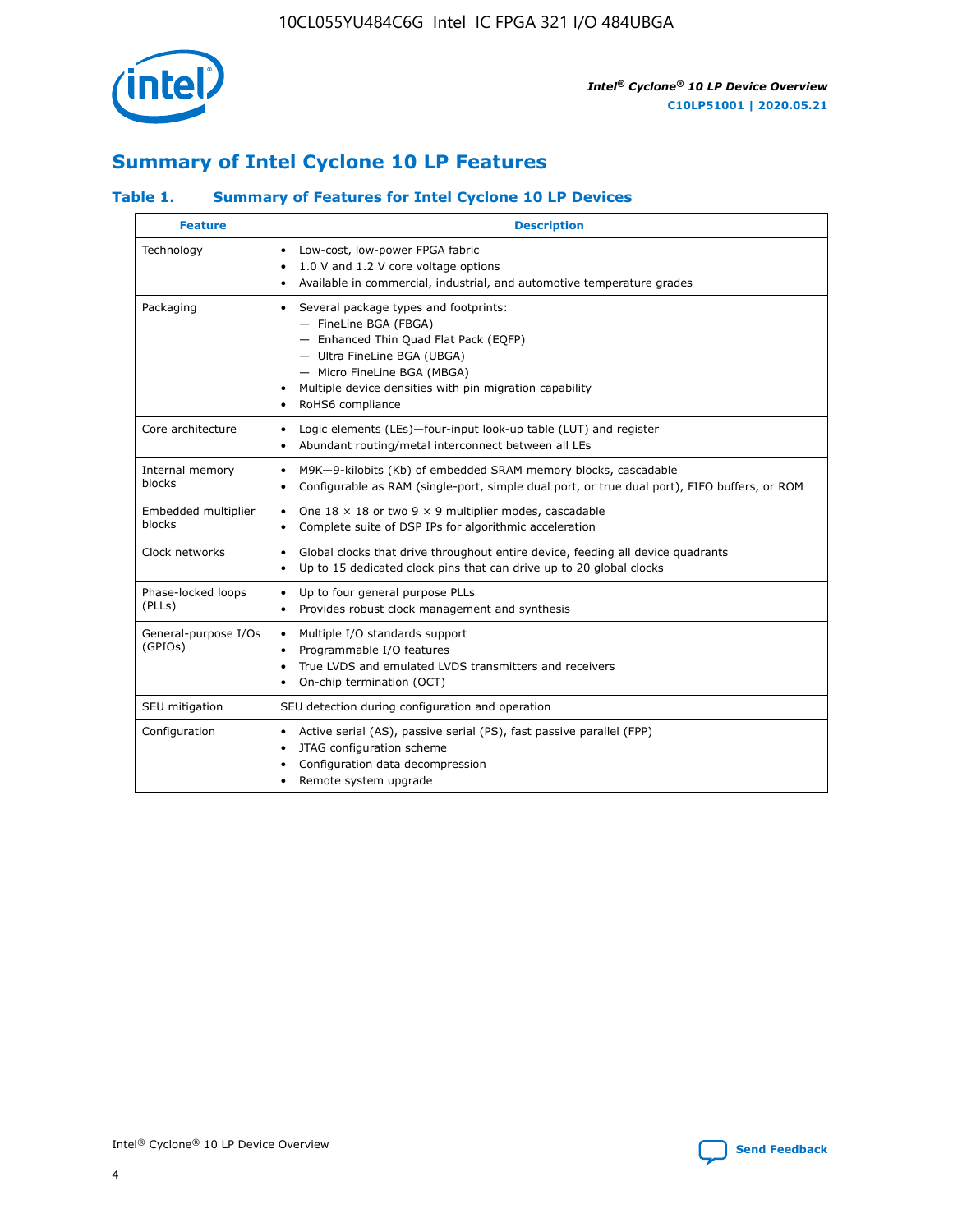*Intel® Cyclone® 10 LP Device Overview* **C10LP51001 | 2020.05.21**



## **Intel Cyclone 10 LP Available Options**

#### **Figure 1. Sample Ordering Code and Available Options for Intel Cyclone 10 LP Devices —Preliminary**



#### **Related Information**

#### [Extended Temperature Device Support](https://www.intel.com/content/www/us/en/products/programmable/temperature.html)

Lists the ordering part number of devices that support the extended industrial operating temperature, the devices' operational speed grade, and Intel Quartus Prime option to set for performing timing analysis at the extended junction temperature range.

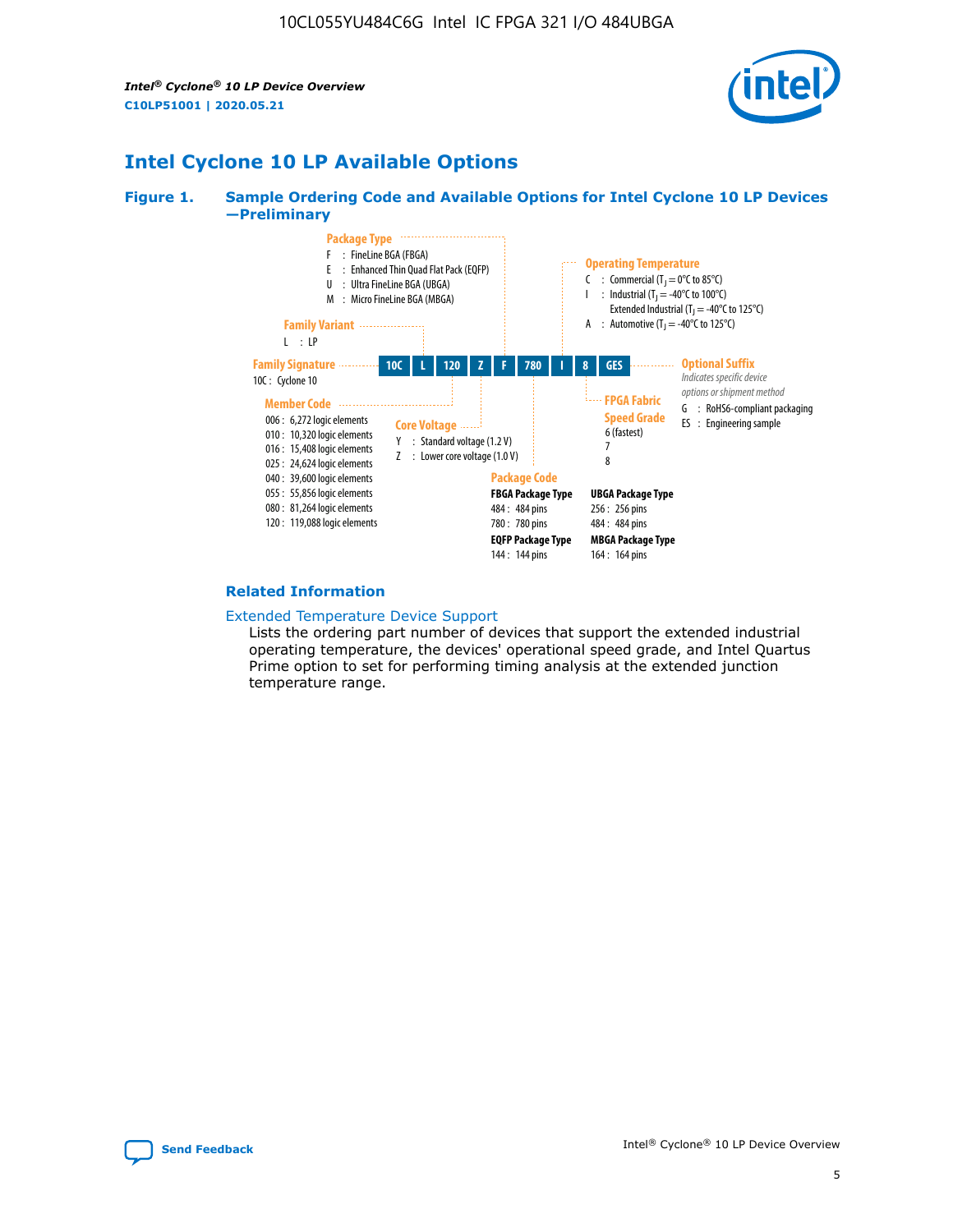

## **Intel Cyclone 10 LP Maximum Resources**

### **Table 2. Maximum Resource Counts for Intel Cyclone 10 LP Devices**

|                            | <b>Resource</b> | <b>Device</b>  |                |                |                |                |                |                |                |
|----------------------------|-----------------|----------------|----------------|----------------|----------------|----------------|----------------|----------------|----------------|
|                            |                 | <b>10CL006</b> | <b>10CL010</b> | <b>10CL016</b> | <b>10CL025</b> | <b>10CL040</b> | <b>10CL055</b> | <b>10CL080</b> | <b>10CL120</b> |
| Logic Elements (LE)        |                 | 6,272          | 10,320         | 15,408         | 24,624         | 39,600         | 55,856         | 81,264         | 119,088        |
| M9K                        | <b>Block</b>    | 30             | 46             | 56             | 66             | 126            | 260            | 305            | 432            |
| Memory<br>Capacity<br>(Kb) |                 | 270            | 414            | 504            | 594            | 1,134          | 2,340          | 2,745          | 3,888          |
| $18 \times 18$ Multiplier  |                 | 15             | 23             | 56             | 66             | 126            | 156            | 244            | 288            |
| <b>PLL</b>                 |                 | 2              | 2              | 4              | 4              | $\overline{4}$ | 4              | $\overline{4}$ | 4              |
| Clock                      |                 | 20             | 20             | 20             | 20             | 20             | 20             | 20             | 20             |
| Maximum I/O                |                 | 176            | 176            | 340            | 150            | 325            | 321            | 423            | 525            |
| Maximum LVDS               |                 | 65             | 65             | 137            | 52             | 124            | 132            | 178            | 230            |

## **Intel Cyclone 10 LP Package Plan**

#### **Table 3. Package Plan for Intel Cyclone 10 LP Devices**

The GPIO counts do not include the DCLK pins. The LVDS counts include DIFFIO and DIFFCLK pairs only-LVDS I/Os with both p and n pins. Refer to the related information.

| <b>Device</b> | <b>Package</b>                                    |             |                           |             |                             |             |                           |             |                             |                   |                             |                   |             |
|---------------|---------------------------------------------------|-------------|---------------------------|-------------|-----------------------------|-------------|---------------------------|-------------|-----------------------------|-------------------|-----------------------------|-------------------|-------------|
|               | M164<br><b>Type</b><br>164-pin MBGA               |             | 256-pin UBGA              | <b>U256</b> | <b>U484</b><br>484-pin UBGA |             | E144<br>144-pin EQFP      |             | <b>F484</b><br>484-pin FBGA |                   | <b>F780</b><br>780-pin FBGA |                   |             |
|               | <b>Size</b><br>$8 \text{ mm} \times 8 \text{ mm}$ |             | $14$ mm $\times$ 14<br>mm |             | $19$ mm $\times$ 19<br>mm   |             | $22$ mm $\times$ 22<br>mm |             | $23$ mm $\times$ 23<br>mm   |                   | $29$ mm $\times$ 29<br>mm   |                   |             |
|               | <b>Ball</b><br><b>Pitch</b>                       | $0.5$ mm    |                           | $0.8$ mm    |                             | $0.8$ mm    |                           | $0.5$ mm    |                             | 1.0 <sub>mm</sub> |                             | 1.0 <sub>mm</sub> |             |
|               | I/O<br><b>Type</b>                                | <b>GPIO</b> | <b>LVDS</b>               | <b>GPIO</b> | <b>LVDS</b>                 | <b>GPIO</b> | <b>LVDS</b>               | <b>GPIO</b> | <b>LVDS</b>                 | <b>GPIO</b>       | <b>LVDS</b>                 | <b>GPIO</b>       | <b>LVDS</b> |
| 10CL006       |                                                   |             |                           | 176         | 65                          |             |                           | 88          | 22                          |                   |                             |                   |             |
| 10CL010       |                                                   | 101         | 26                        | 176         | 65                          |             |                           | 88          | 22                          |                   |                             |                   |             |
| 10CL016       |                                                   | 87          | 22                        | 162         | 53                          | 340         | 137                       | 78          | 19                          | 340               | 137                         |                   |             |
| 10CL025       |                                                   | —           | —                         | 150         | 52                          | —           |                           | 76          | 18                          | -                 | —                           |                   |             |
| 10CL040       |                                                   |             |                           |             |                             | 325         | 124                       |             |                             | 325               | 124                         |                   |             |
| 10CL055       |                                                   |             |                           |             |                             | 321         | 132                       |             |                             | 321               | 132                         |                   |             |
| 10CL080       |                                                   |             |                           |             |                             | 289         | 110                       |             |                             | 289               | 110                         | 423               | 178         |
| 10CL120       |                                                   |             |                           |             |                             |             |                           |             |                             | 277               | 103                         | 525               | 230         |

### **Related Information**

- [Why does the Intel Quartus Prime software device pin-out show a different](https://www.intel.com/content/altera-www/global/en_us/index/support/support-resources/knowledge-base/component/2020/why-does-intel--quartus--device-pinout-pin-count-shows-a-differe0.html) [number of pins compared to the Intel Cyclone 10 LP Device Overview?](https://www.intel.com/content/altera-www/global/en_us/index/support/support-resources/knowledge-base/component/2020/why-does-intel--quartus--device-pinout-pin-count-shows-a-differe0.html)
- [How is the LVDS pair count that is published in the Intel Cyclone 10 LP Device](https://www.intel.com/content/altera-www/global/en_us/index/support/support-resources/knowledge-base/component/2020/how-is-the-lvds-pair-count-in-intel--cyclone--10-device-overview.html) [Overview calculated?](https://www.intel.com/content/altera-www/global/en_us/index/support/support-resources/knowledge-base/component/2020/how-is-the-lvds-pair-count-in-intel--cyclone--10-device-overview.html)



Intel<sup>®</sup> Cyclone<sup>®</sup> 10 LP Device Overview **[Send Feedback](mailto:FPGAtechdocfeedback@intel.com?subject=Feedback%20on%20Intel%20Cyclone%2010%20LP%20Device%20Overview%20(C10LP51001%202020.05.21)&body=We%20appreciate%20your%20feedback.%20In%20your%20comments,%20also%20specify%20the%20page%20number%20or%20paragraph.%20Thank%20you.)** Send Feedback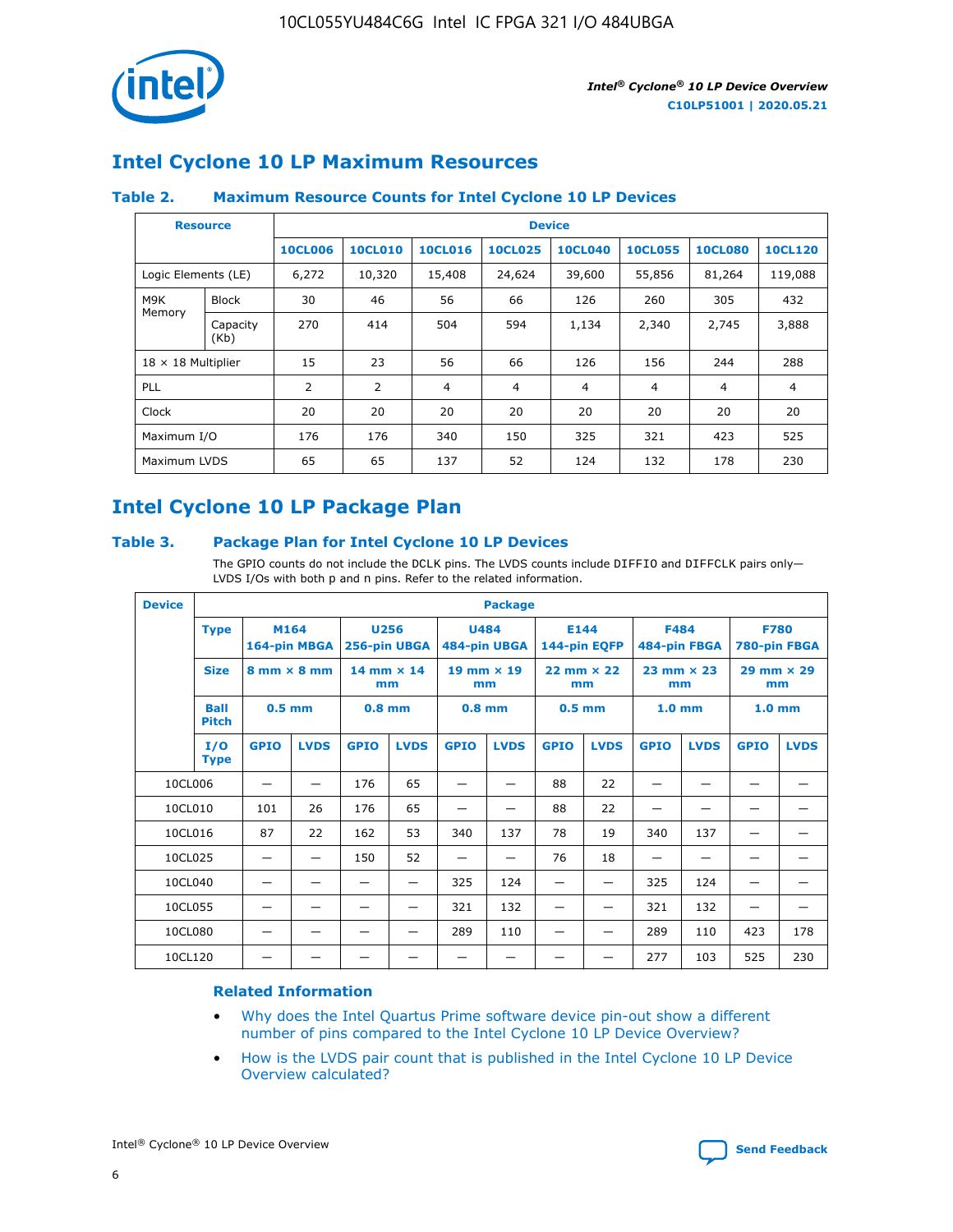*Intel® Cyclone® 10 LP Device Overview* **C10LP51001 | 2020.05.21**



## **Intel Cyclone 10 LP I/O Vertical Migration**

#### **Figure 2. Migration Capability Across Intel Cyclone 10 LP Devices**

- The arrows indicate the migration paths. The devices included in each vertical migration path are shaded. Devices with lesser I/O resources in the same path have lighter shades.
- To achieve full I/O migration across devices in the same migration path, restrict I/O usage to match the device with the lowest I/O count.



*Note:* To verify the pin migration compatibility, use the Pin Migration View window in the Intel Quartus Prime software Pin Planner.

## **Logic Elements and Logic Array Blocks**

The LAB consists of 16 logic elements (LE) and a LAB-wide control block. An LE is the smallest unit of logic in the Intel Cyclone 10 LP device architecture. Each LE has four inputs, a four-input look-up table (LUT), a register, and output logic. The four-input LUT is a function generator that can implement any function with four variables.

#### **Figure 3. Intel Cyclone 10 LP Device Family LEs**



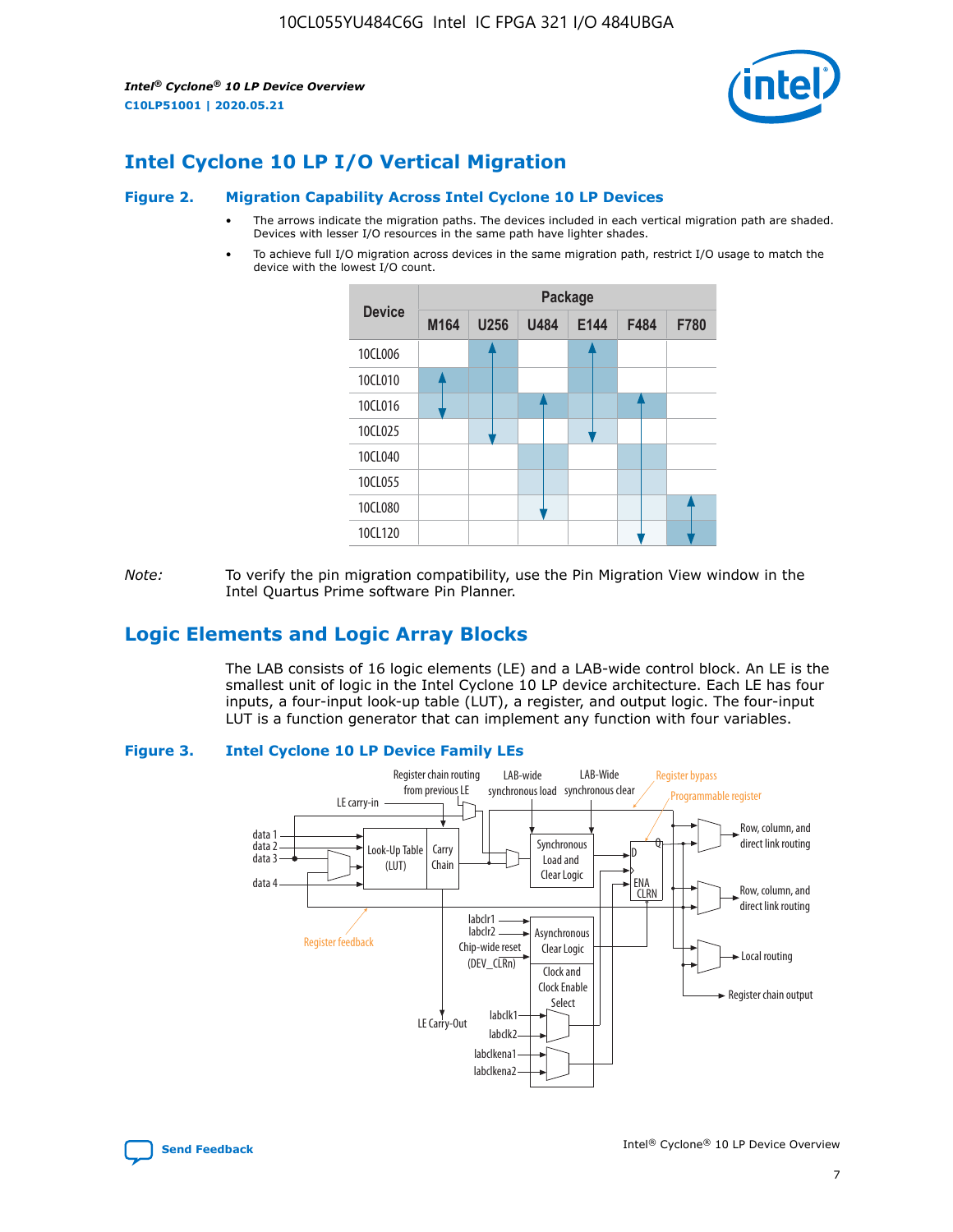

## **Embedded Multipliers**

Each embedded multiplier block in Intel Cyclone 10 LP devices supports one individual  $18 \times 18$ -bit multiplier or two individual 9  $\times$  9-bit multipliers. You can cascade the multiplier blocks to form wider or deeper logic structures.

You can control the operation of the embedded multiplier blocks using the following options:

- Parameterize the relevant IP cores with the Intel Quartus Prime parameter editor
- Infer the multipliers directly with VHDL or Verilog HDL

Intel and partners offer popular DSP IPs for Intel Cyclone 10 LP devices, including:

- Finite impulse response (FIR)
- Fast Fourier transform (FFT)
- Numerically controlled oscillator (NCO) functions

For a streamlined DSP design flow, the DSP Builder tool integrates the Intel Quartus Prime software with MathWorks Simulink and MATLAB design environments.

## **Embedded Memory Blocks**

The embedded memory structure consists of M9K memory blocks columns. Each M9K memory block of a Intel Cyclone 10 LP device provides 9 Kb of on-chip memory. You can cascade the memory blocks to form wider or deeper logic structures.

You can configure the M9K memory blocks as RAM, FIFO buffers, or ROM.

#### **Table 4. M9K Operation Modes and Port Widths**

| <b>Operation Modes</b> | <b>Port Widths</b>                           |
|------------------------|----------------------------------------------|
| Single port            | $x1, x2, x4, x8, x9, x16, x18, x32, and x36$ |
| Simple dual port       | $x1, x2, x4, x8, x9, x16, x18, x32, and x36$ |
| True dual port         | x1, x2, x4, x8, x9, x16, and x18             |

## **Clocking and PLL**

Intel Cyclone 10 LP devices feature global clock (GCLK) networks, dedicated clock pins, and general purpose PLLs.

- Up to 20 GCLK networks that drive throughout the device
- Up to 15 dedicated clock pins
- Up to four general purpose PLLs with five outputs per PLL

The PLLs provide robust clock management and synthesis for the Intel Cyclone 10 LP device. You can dynamically reconfigure the PLLs in user mode to change the clock phase or frequency.

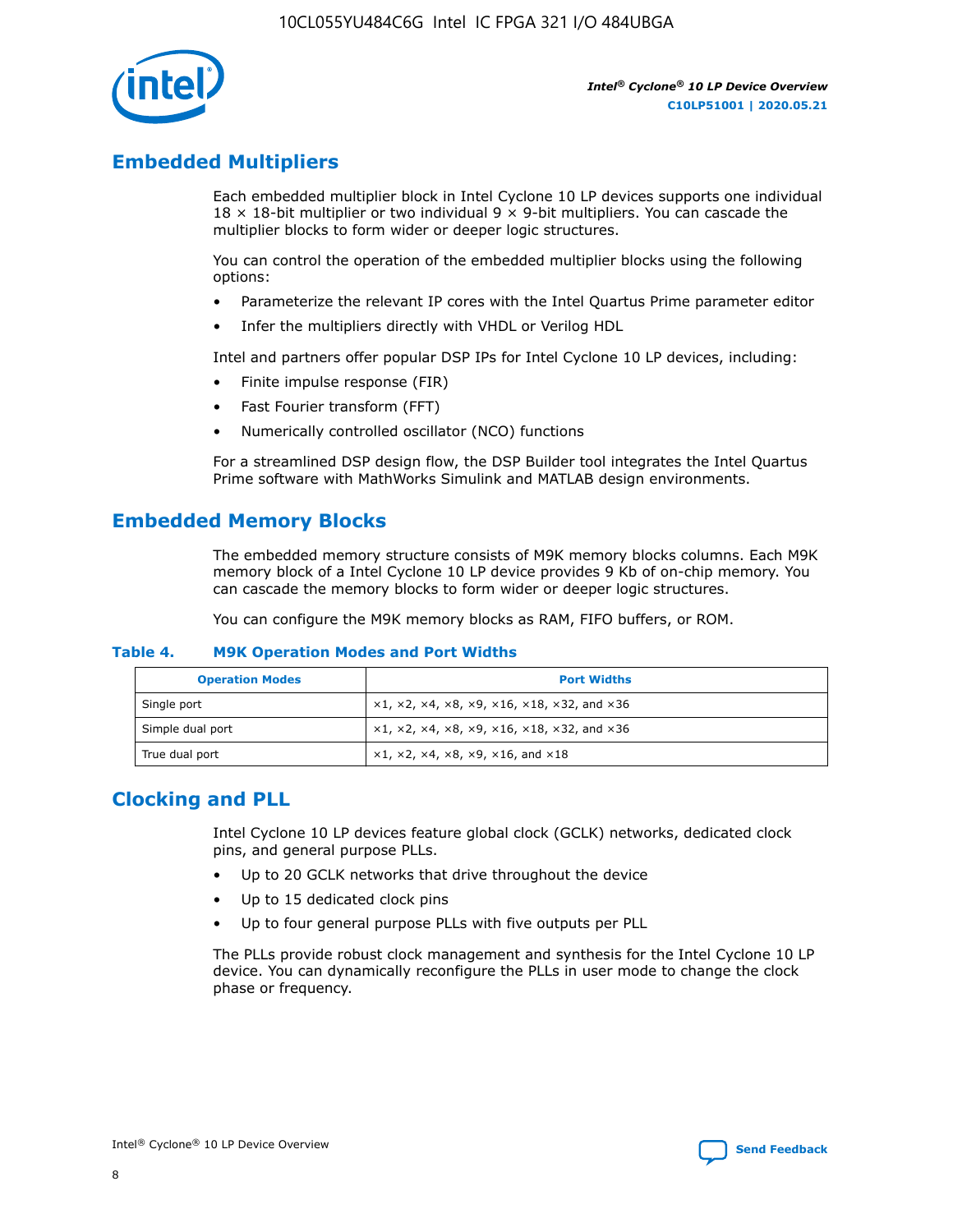*Intel® Cyclone® 10 LP Device Overview* **C10LP51001 | 2020.05.21**



## **FPGA General Purpose I/O**

Intel Cyclone 10 LP devices offer highly configurable GPIOs with these features:

- Support for over 20 popular single-ended and differential I/O standards.
- Programmable bus hold, pull-up resistors, delay, and drive strength.
- Programmable slew rate control to optimize signal integrity.
- Calibrated on-chip series termination ( $R<sub>S</sub>$  OCT) or driver impedance matching ( $R<sub>S</sub>$ ) for single-endd I/O standards.
- True and emulated LVDS buffers with LVDS SERDES implemented using logic elements in the device core.
- Hot socketing support.

## **Configuration**

Intel Cyclone 10 LP devices use SRAM cells to store configuration data. Configuration data is downloaded to the Intel Cyclone 10 LP device each time the device powers up.

You can use EPCS or EPCQ (AS x1) flash configuration devices to store configuration data and configure the Intel Cyclone 10 LP FPGAs.

- Intel Cyclone 10 LP devices support 1.5 V, 1.8 V, 2.5 V, 3.0 V, and 3.3 V programming voltages and several configuration schemes.
- The single-event upset (SEU) mitigation feature detects cyclic redundancy check (CRC) errors automatically during configuration and optionally during user  $mode<sup>(1)</sup>$ .

#### **Table 5. Configuration Schemes and Features Supported by Intel Cyclone 10 LP Devices**

| <b>Configuration Scheme</b> | <b>Configuration Method</b>     | <b>Decompression</b> | <b>Remote System</b><br><b>Upgrade</b> |  |
|-----------------------------|---------------------------------|----------------------|----------------------------------------|--|
| Active serial (AS)          | Serial configuration device     | Yes                  | Yes                                    |  |
| Passive serial (PS)         | External host with flash memory | Yes                  | Yes                                    |  |
|                             | Download cable                  | Yes                  |                                        |  |
| Fast passive parallel (FPP) | External host with flash memory |                      | Yes                                    |  |
| JTAG                        | External host with flash memory |                      |                                        |  |
|                             | Download cable                  |                      |                                        |  |

#### **Related Information**

[Configuration Devices](https://www.altera.com/products/configuration-devices/overview.html)

Provides more information about the EPCS and EPCQ configuration devices.

 $(1)$  User mode error detection is not supported on 1.0 V core voltage Intel Cyclone 10 LP device variants.

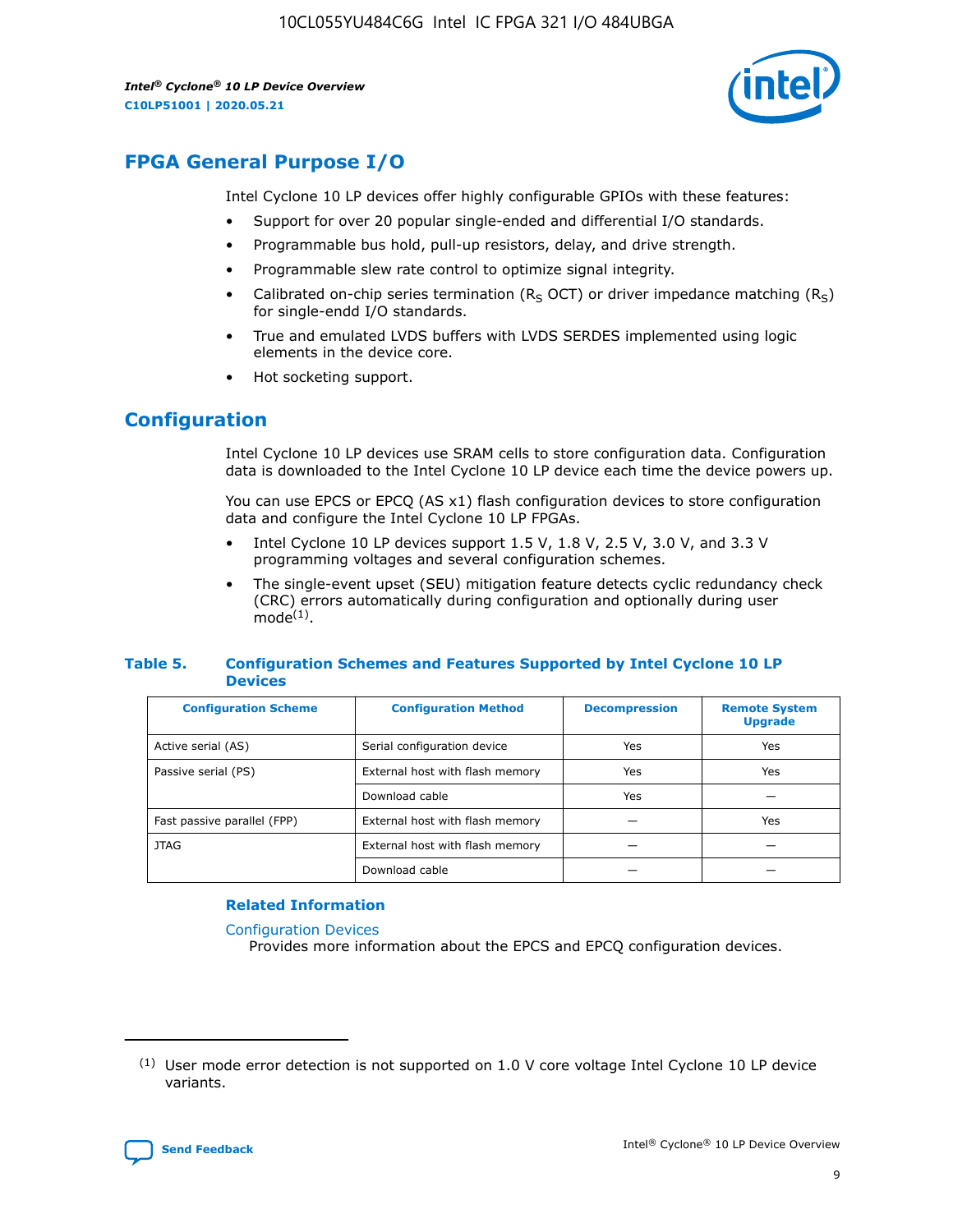10CL055YU484C6G Intel IC FPGA 321 I/O 484UBGA



*Intel® Cyclone® 10 LP Device Overview* **C10LP51001 | 2020.05.21**

## **Power Management**

Intel Cyclone 10 LP devices are built on optimized low-power process:

- Available in two core voltage options: 1.2 V and 1.0 V
- Hot socketing compliant without needing external components or special design requirements

To accelerate your design schedule, combine Intel Intel Cyclone 10 LP FPGAs with Intel Enpirion® Power Solutions. Intel's ultra-compact and efficient Intel Enpirion PowerSoCs are ideal for meeting Intel Cyclone 10 LP power requirements. Intel Enpirion PowerSoCs integrate most of the required components to provide you fullyvalidated and straightforward solutions with up to 96% efficiency. These advantages reduce your power supply design time and allow you to focus on your IP and FPGA designs.

#### **Related Information**

#### [Enpirion Power Solutions](https://www.altera.com/products/power/devices.html)

Provides more information about Enpirion PowerSoC devices.

## **Document Revision History for Intel Cyclone 10 LP Device Overview**

| <b>Document</b><br><b>Version</b> | <b>Changes</b>                                                                                                                                                                                                                                                        |
|-----------------------------------|-----------------------------------------------------------------------------------------------------------------------------------------------------------------------------------------------------------------------------------------------------------------------|
| 2020.05.21                        | At the package plan table, added description and related information links that explain how the GPIO<br>and LVDS pins are counted.                                                                                                                                    |
| 2019.12.30                        | Added related information link to the <i>Extended Temperature Device Support</i> page that provides a list of<br>devices that support the extended temperature range, their operational speed grade, and related Intel<br>Quartus Prime settings for timing analysis. |

| <b>Date</b> | <b>Version</b> | <b>Changes</b>   |
|-------------|----------------|------------------|
| May 2017    | 2017.05.08     | Initial release. |